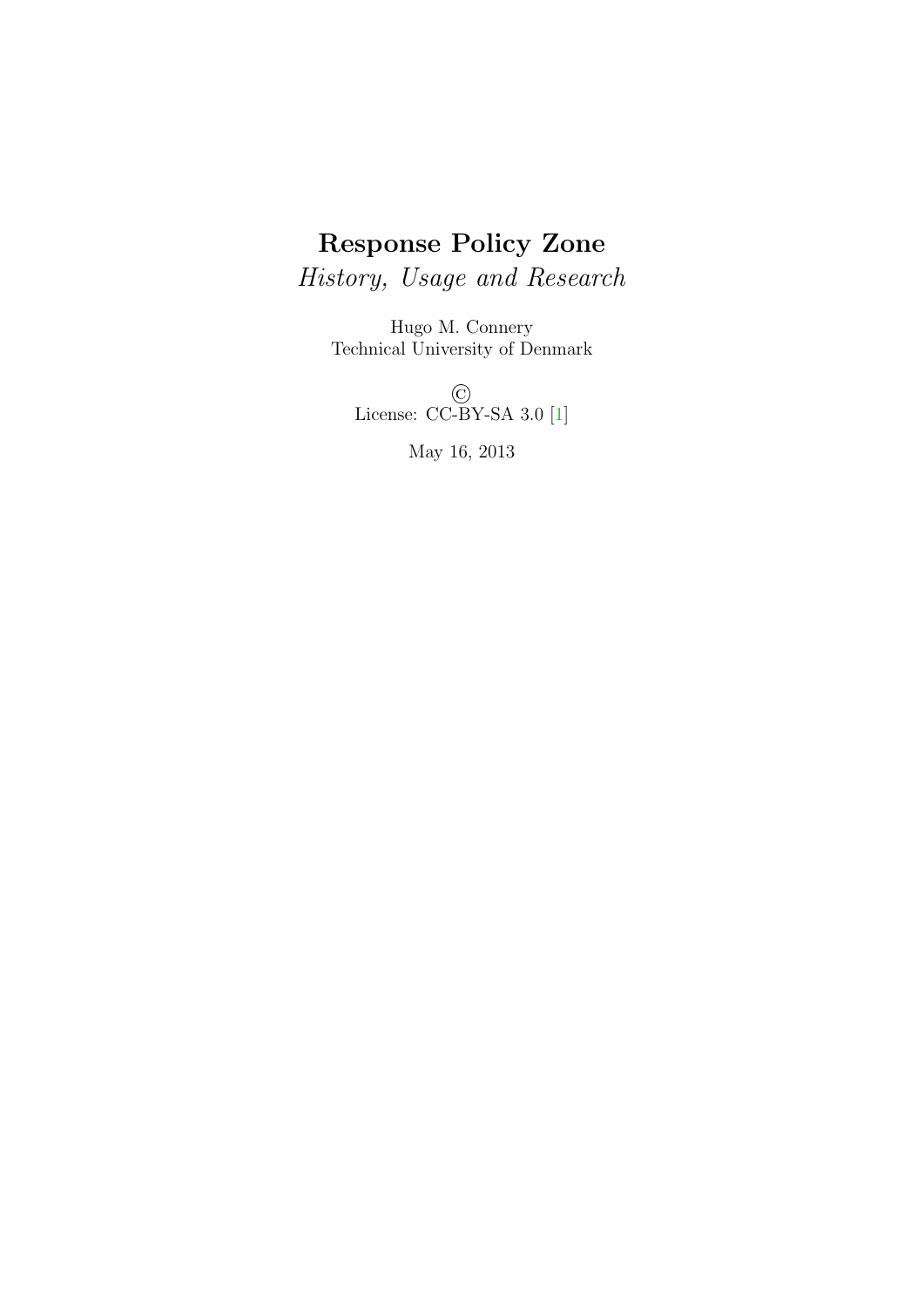# Contents

| 1           | Introduction                                                                                                   | 1                                                                                                |
|-------------|----------------------------------------------------------------------------------------------------------------|--------------------------------------------------------------------------------------------------|
| $\bf{2}$    | <b>Background</b><br>2.1<br>2.2<br>2.3<br>2.4<br>Conficker<br>Generalisation and Domain Name Reputation<br>2.5 | $\mathbf{1}$<br>$\mathbf{1}$<br>$\mathbf{1}$<br>$\mathbf{1}$<br>$\overline{2}$<br>$\overline{2}$ |
| $\bf{3}$    | $\mathbf{R}\mathbf{P}\mathbf{Z}$<br>3.1<br>3.2<br>3.3<br>Example Config<br>3.4<br>3.4.1<br>3.4.2               | 3<br>3<br>3<br>$\overline{4}$<br>$\overline{4}$<br>$\overline{4}$<br>$\overline{5}$              |
| 4           | Implementing RPZ: A Trial<br>4.1<br>Goals<br>4.2<br>4.2.1<br>4.2.2<br>4.3<br>4.4<br>4.4.1                      | $\bf{6}$<br>$\overline{7}$<br>$\overline{7}$<br>$\overline{7}$<br>$\overline{7}$<br>8<br>8<br>8  |
| $5^{\circ}$ | <b>Phishing Attack Defence</b>                                                                                 | 8                                                                                                |
| 6           | Response Policy Zone Log Analysis: RPZLA<br>6.1<br>6.2<br>6.3                                                  | 9<br>9<br>9<br>10                                                                                |
|             | 7 Future Directions<br>7.2                                                                                     | 10<br>10<br><sup>10</sup>                                                                        |
|             | Appendices                                                                                                     | 12                                                                                               |
|             | A Timing Analysis                                                                                              | 12<br>$12\,$<br><b>15</b>                                                                        |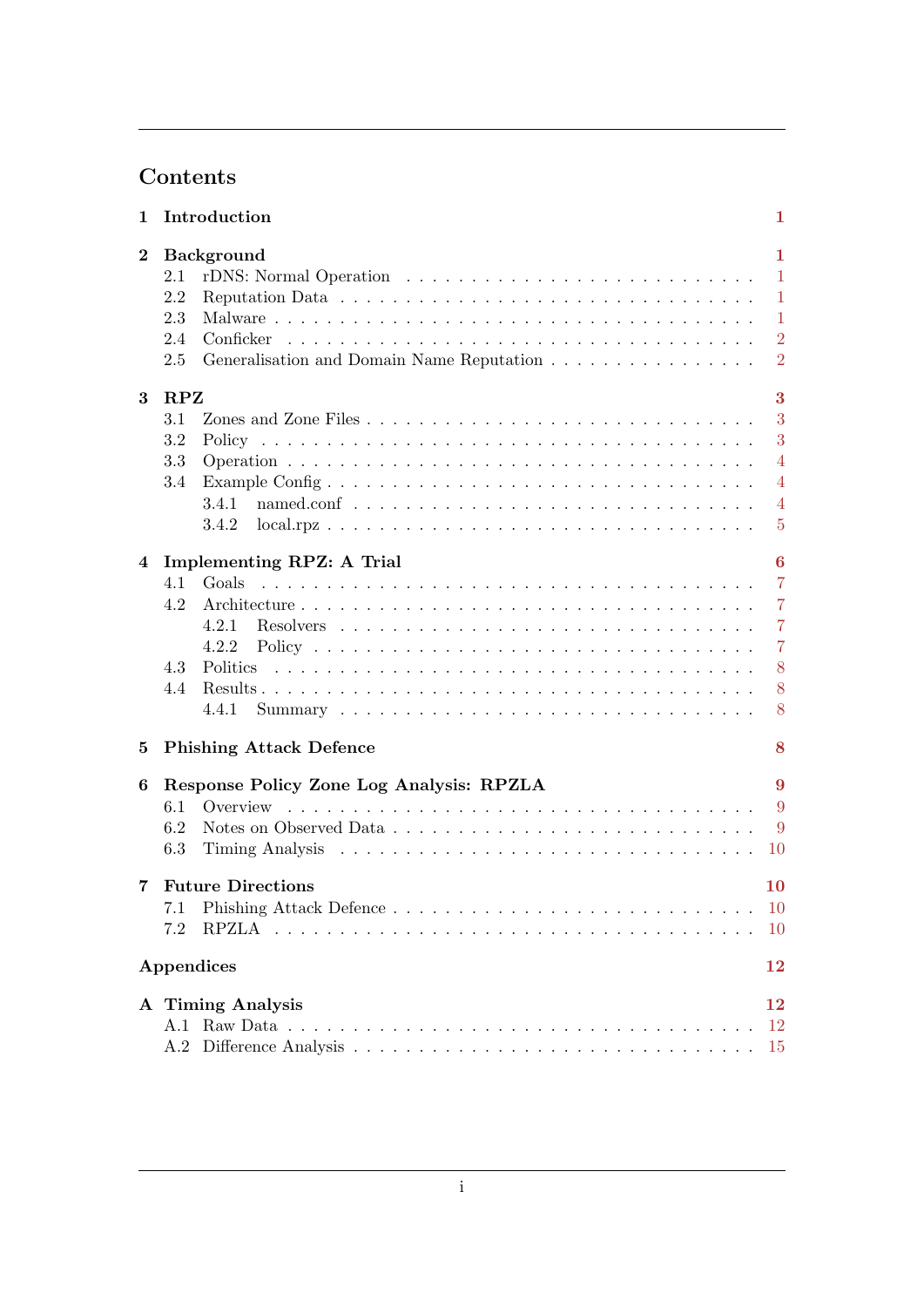# List of Tables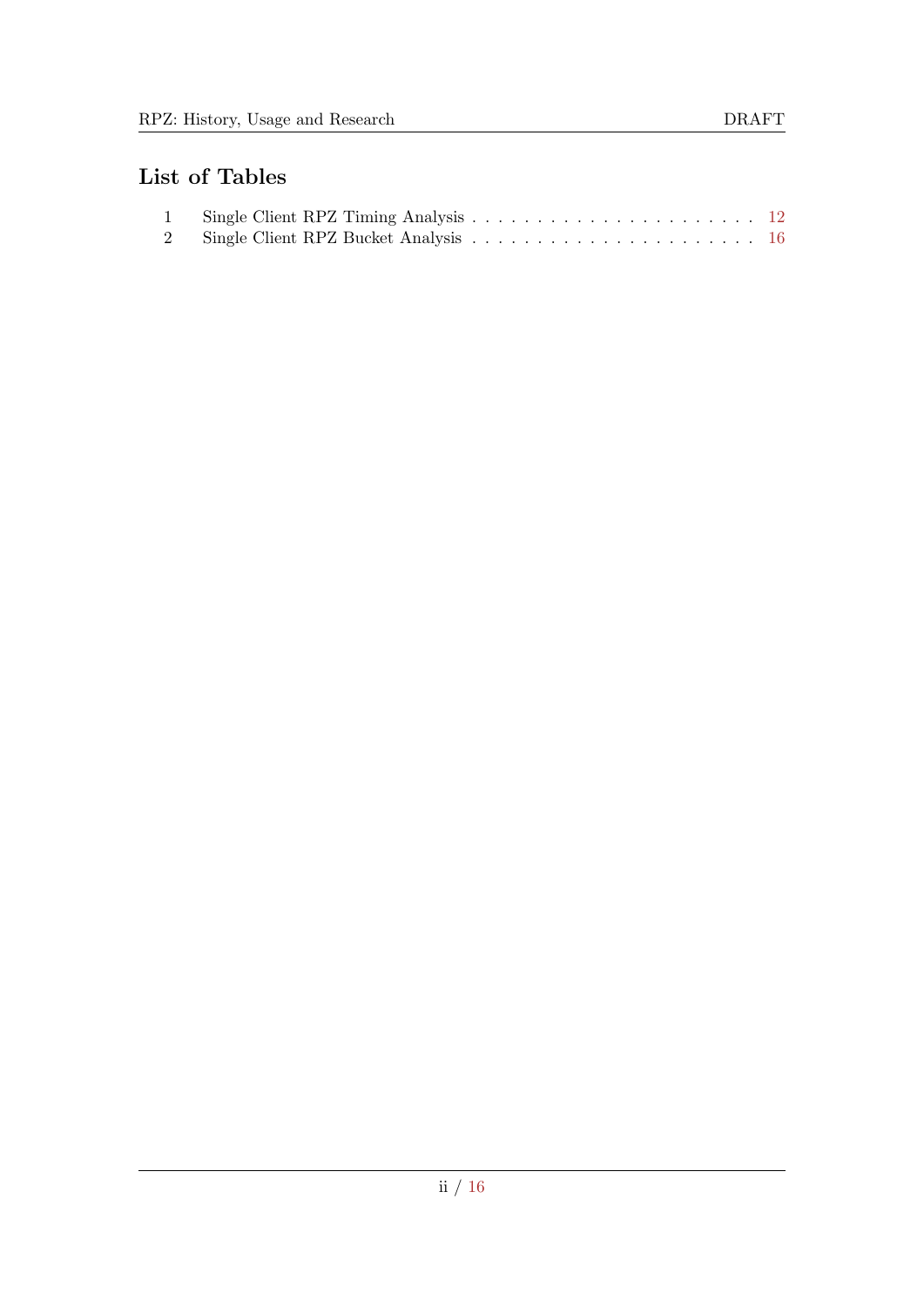# <span id="page-3-0"></span>1 Introduction

Response Policy Zone (RPZ [\[4\]](#page-13-1)) is an extension for recursive DNS [\[2\]](#page-13-2) resolvers (rDNS) [\[3\]](#page-13-3), which has been implemented in recent BIND [\[6\]](#page-13-4) name server software.

A brief overview of RPZ, and its origins are presented, followed by descriptions of two case studies of its use in a production environment. A potential for using RPZ to identify infected systems using data generated through the use of RPZ is considered.

The use of RPZ for phishing attack defence is presented.

# <span id="page-3-1"></span>2 Background

#### <span id="page-3-2"></span>2.1 rDNS: Normal Operation

Under normal operation (without RPZ) an rDNS is tasked with accepting queries and responding with either the authoritative answer, or that an error occurred. An authotitative answer may either by an answer with data, or that the domain does not exist.

Within normal operation, there is no flexibility given to an rDNS. It must just do its best to find an authoritative answer and provide it, or report some error.

## <span id="page-3-3"></span>2.2 Reputation Data

In the fight against Unsolicited Bulk Email (UBE) [\[7\]](#page-13-5), also known as spam, an opportunity for the internet community to assist other members of the community was developed by Paul Vixie [\[11\]](#page-13-6). The project was MAPS [\[5\]](#page-13-7) (SPAM spelt backwards: Mail Abuse Prevention System), allowing community members to share information about known internet systems (email servers) that delivered only spam. By sharing and combining their reputation knowledge, the community created a improved defence.

There were legal repercussions. Spam was not illegal (certainly not in all juristictions) and some businesses based their livelihood on delivering spam.

Despite legal challenges, the mechanism proved valuable and an industry was born in which organsations could pay other organisations to receive reputation data to protect their personnel's mailboxes receiving unwanted and/or malicious email.

# <span id="page-3-4"></span>2.3 Malware

Technically skilled and creative people have been devising ways to induce computers to perform unrequested actions since the emergence of computers themselves. With the growth of the internet, its number of connected systems, and the basis of most early (and still many) internet protocols not taking system security as a fundamental concern, the ability for these people to cause unexpected behaviour on computers increased dramatically.

The purpose of these pieces of software turned from advertising the skill of the author, to practical jokes, and continued to the enslavement of the computer which had performed the 'unrequested action'.

Mechanisms for the delivery of these unrequested softwares have also evolved, often using internet protocols (FTP, SMTP, etc.), and also using transportable digital storage devices (Floppy disks, USB storage devices etc.).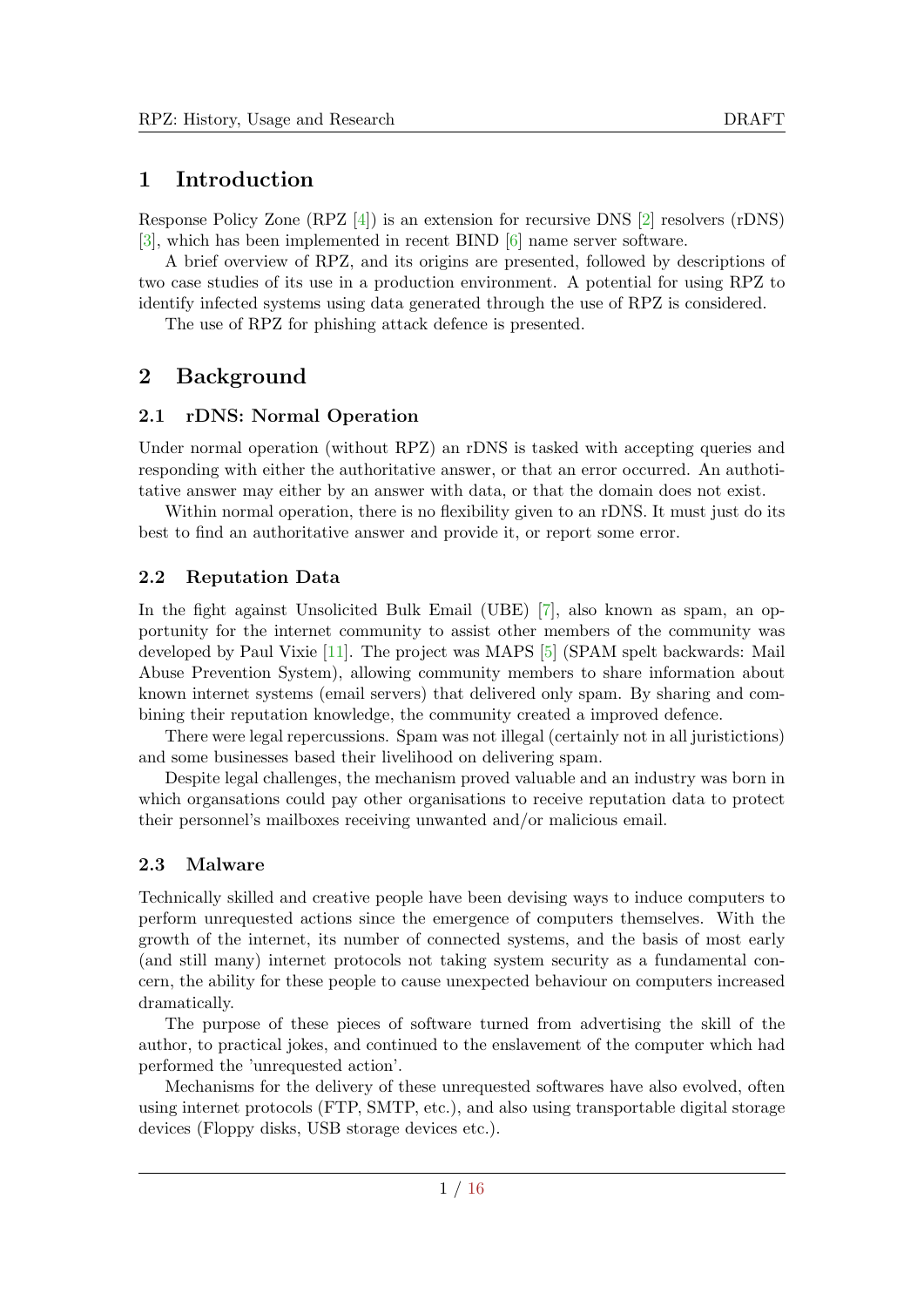The control of thousands, or millions, of enslaved computers creates a powerful resource for use in modern societies that use the internet as an augementation of, or replacement for, many previously non-computer assisted actions (communications, banking etc.). Thus, the collective enslavement of large numbers of computers becomes a potentially profitable tool for use in spamming, fraud, blackmail and other activities.

Current terminology for an enslaved computer is a bot [\[8\]](#page-13-8) (contraction of robot) or zombie. A collection of bots is known as a botnet [\[9\]](#page-13-9) (as the collective control is enabled by a network, very commonly the Internet).

Various groups, often with malicious purpose, compete amongst themselves for the identification and infection of computers that are vulnerable to become enslaved, so as to increase the size of their botnet(s).

#### <span id="page-4-0"></span>2.4 Conficker

A botnet, named Conficker [\[10\]](#page-13-10), was identified in late 2008. It was a well crafted and virrulent, self propogating piece of malware (a worm) to enslave computers. The actions of infected systems could be controlled by a central authority (thus a botnet). It grew to several million infected computers.

During remedial efforts to control the spread of Conficker, Paul Vixie was requested to assist neutralising the threat of Conficker (to sinkhole the botnet). At that time, Conficker was known to exist, but not known to have performed any malicious action. It was a ticking bomb of several million internet connected computers.

Analysis of Conficker showed that it was programmed to use dates and times to form domain names which a bot would then attempt to contact to receive instruction. These were what are known as command and control domains.

To sinkhole the botnet, these domains were registered ahead of time to be in the control of the 'defenders' rather than others who may have been behind Conficker. Initial work required the registration of 500 domain names per day, across some generic top level domains (TLD).

Thereafter, the authors/controllers of Conficker, unable to use DNS to control the bots, re-used the initial attack vector (the owners of the compromised systems has still not protected their systems from the threat which first saw them infected) to re-infect the systems with an update of the Conficker worm software. This used 50 000 domain names per day, that were spread across not just generic top level domains, but also many different country code TLD's (ccTLD).

Countering this 'misuse' of the DNS by the Conficker malware called for a new strategy, as forward registering 50 000 domains per day across many TLD's and ccTLD's is expensive, and often unfeasable due to language barriers and variations in registration mechanisms.

#### <span id="page-4-1"></span>2.5 Generalisation and Domain Name Reputation

As DNS Registrars are a business, and that those businesses exist globally, and that the number of domains required to be 'forward registered' or to be 'not allowed to be registered' was essentially limitless, the only available solution to the problem was within the DNS system itself, rather than with the registrars. Paul Vixie, a founder of Internet Systems Consortium [\[14\]](#page-14-4), the mainteners of BIND (the most common name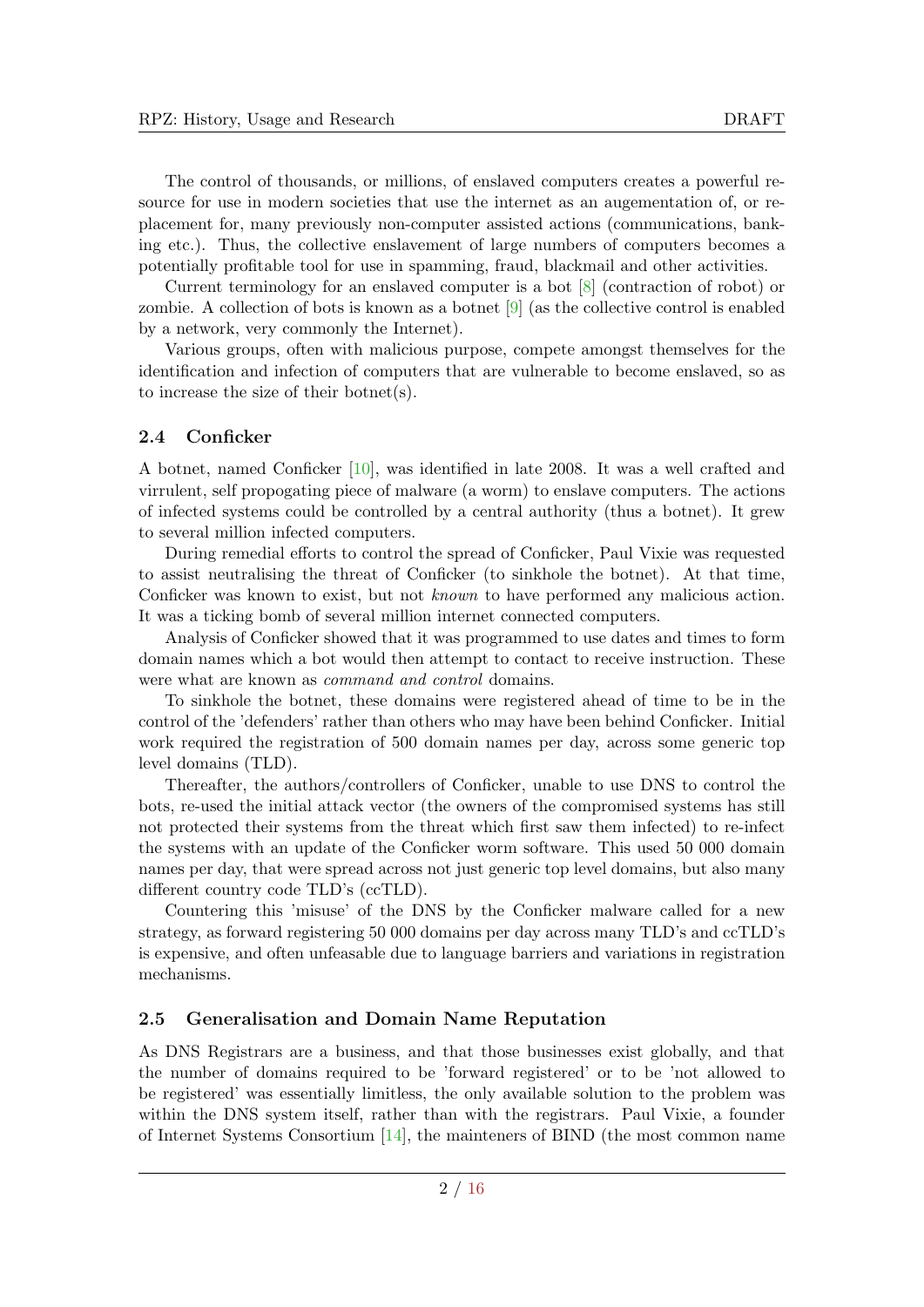server software used on the internet), chose to describe a proposal [\[13\]](#page-14-5) for the use of reputation data for domain names themselves, and to have that implemented in BIND.

Due to the publication of the specification for RPZ, the mechanism can be implemented by any provider of DNS software, should they wish.

Again, an industry of providing reputation data, this time of domains, rather than of email servers, has been created.

## <span id="page-5-0"></span>3 RPZ

RPZ has been available in BIND at least from version 9.8.1 (available in late 2010).

#### <span id="page-5-1"></span>3.1 Zones and Zone Files

BIND uses zone files to store information (resource records) which describe what it knows about DNS data. aDNS servers describe the domains about which they are authoritative in zone files. rDNS usually only have zone files for fixed standardized domains (e.g localhost). An rDNS will use the DNS itself for determining answers to queries from clients.

RPZ uses zone files to define domains which are to be filtered.

An rDNS configured to use RPZ may use locally defined zones and/or zones that are provided by external reputation data providers.

When external zones are used, incremental zone transfer (IXFR) is commonly used to reduce network traffic. Zones of reputation data are often updated frequently (i.e every few minutes) and often define hundreds of thousands of domains, resulting in zone files that contain over a million lines of text. IXFR enables updates to transfer only differences in zone file data, greatly improving performance.

An rDNS, using RPZ, has access to the following data:

- answers to questions which it has already performed (cache)
- zone files loaded into memory for which it is authoritative

The loaded zones are the standardized (e.g localhost) and the RPZ zones (either locally defined or obtained from external providers).

#### <span id="page-5-2"></span>3.2 Policy

An rDNS has some defined zones. RPZ allows the description of policy on these zones, if they are to be used for RPZ.

Each zone file can define individual records to indicate which type of policy should be applied to that record. Individual records can be specified to indicate various policy choices, including NO-OP.

The response policy specification can provide a policy for all records in the zone. Individual records that specify NO-OP cannot be overridden by the zone level policy specification.

Generally used zone level policy specifications are:

NXDOMAIN (the default): indicate to the client that the domain does not exist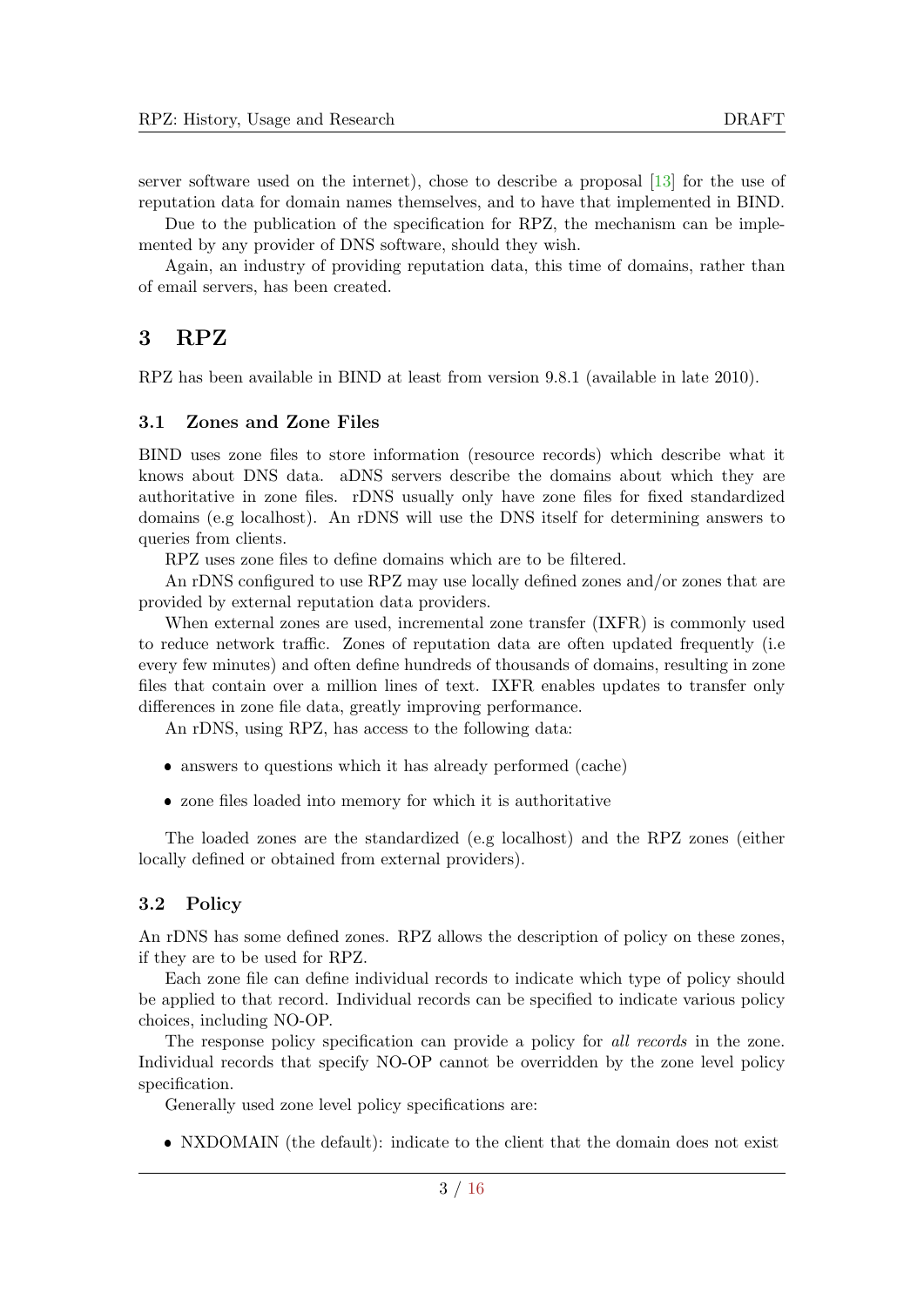- CNAME xxx.yyy.zzz: tell the client to visit the xxx.yyy.zzz domain instead (redirect)
- given: use whatever is specified at the record level

Other options are available. Please consult the RPZ specification [\[13\]](#page-14-5) for details. If one uses a redirect (CNAME), this is known in RPZ parlance as a 'walled garden'.

#### <span id="page-6-0"></span>3.3 Operation

The normal operation of an rDNS upon receiving a query from a client is:

- 1. if the answer is in cache and still valid, provide that
- 2. perform a full recursive operation querying aDNS' and provide that answer

RPZ inserts a new operation between steps 1 and 2; check your zones. If the query is found in a zone, apply whatever policy is specified and return that response.

#### <span id="page-6-1"></span>3.4 Example Config

The following configs are redacted from real configs that have been in use since 2012-09- 16.

The named.conf uses both a locally defined RPZ zone (provided) and Spamhaus' RPZ data (redacted).

This config is provided as an example, not a recommendation.

#### <span id="page-6-2"></span>3.4.1 named.conf

```
// the people that we will serve
acl clients
{
        // IPv4
        127.0.0.0/8;
        192.168.0.0/16;
        // routable IPv4 networks redacted
        // IPv6
        ::1;
        // routable IPv6 networks redacted
};
// redact other acls and logging definitions
options{
        allow-recursion { clients; };
        allow-query-cache { clients; };
        allow-query { clients; };
        listen-on port 53 { any; };
```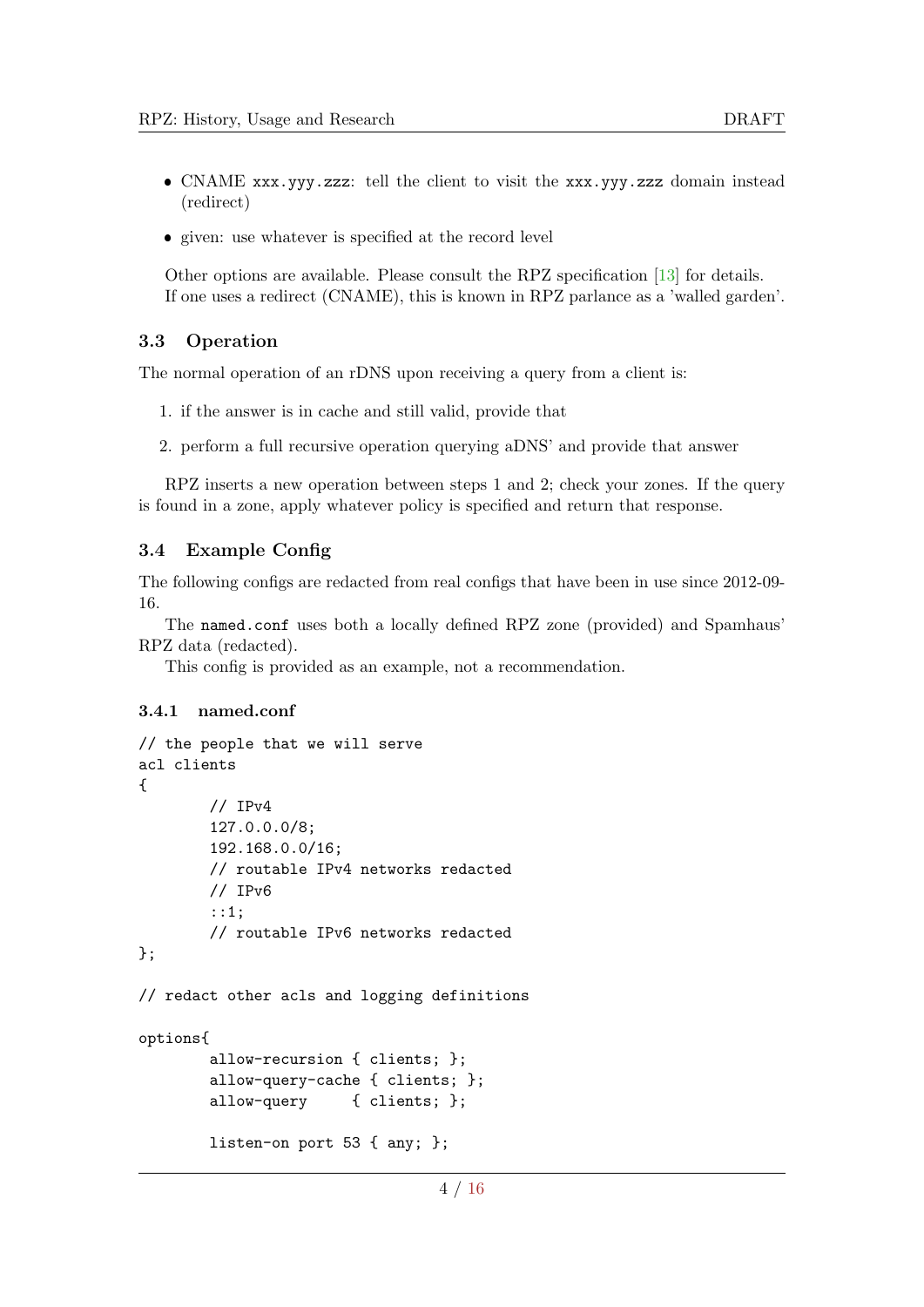```
listen-on-v6 port 53 { any; };
       directory "/var/named";
       dump-file "/var/named/data/cache_dump.db";
       statistics-file "/var/named/data/named_stats.txt";
       memstatistics-file "/var/named/data/named_mem_stats.txt";
       version "None of your business";
       response-policy
       {
               zone "local.rpz" policy CNAME warning.domain.org;
               zone "rpz.spamhaus.org" policy CNAME warning.domain.org;
       };
};
// The locally defined rpz zone
zone "local.rpz" in
{
       type master;
       file "local.rpz.zone";
       allow-query { clients; };
};
// The locally defined rpz zone
zone "rpz.spamhaus.org" in
{
       type slave;
       masters {
               // redacted: spamhaus rpz DNS'
       };
       file "rpz.spamhaus.org.zone";
       allow-query { clients; };
};
3.4.2 local.rpz
This is real data of phishing attack defence. No redaction.
```
<span id="page-7-0"></span>\$TTL 86400 @ IN SOA @ root ( 20130050701 ; serial 3H ; refresh 15M ; retry 1W ; expiry 1D ) ; minimum IN NS LOCALHOST.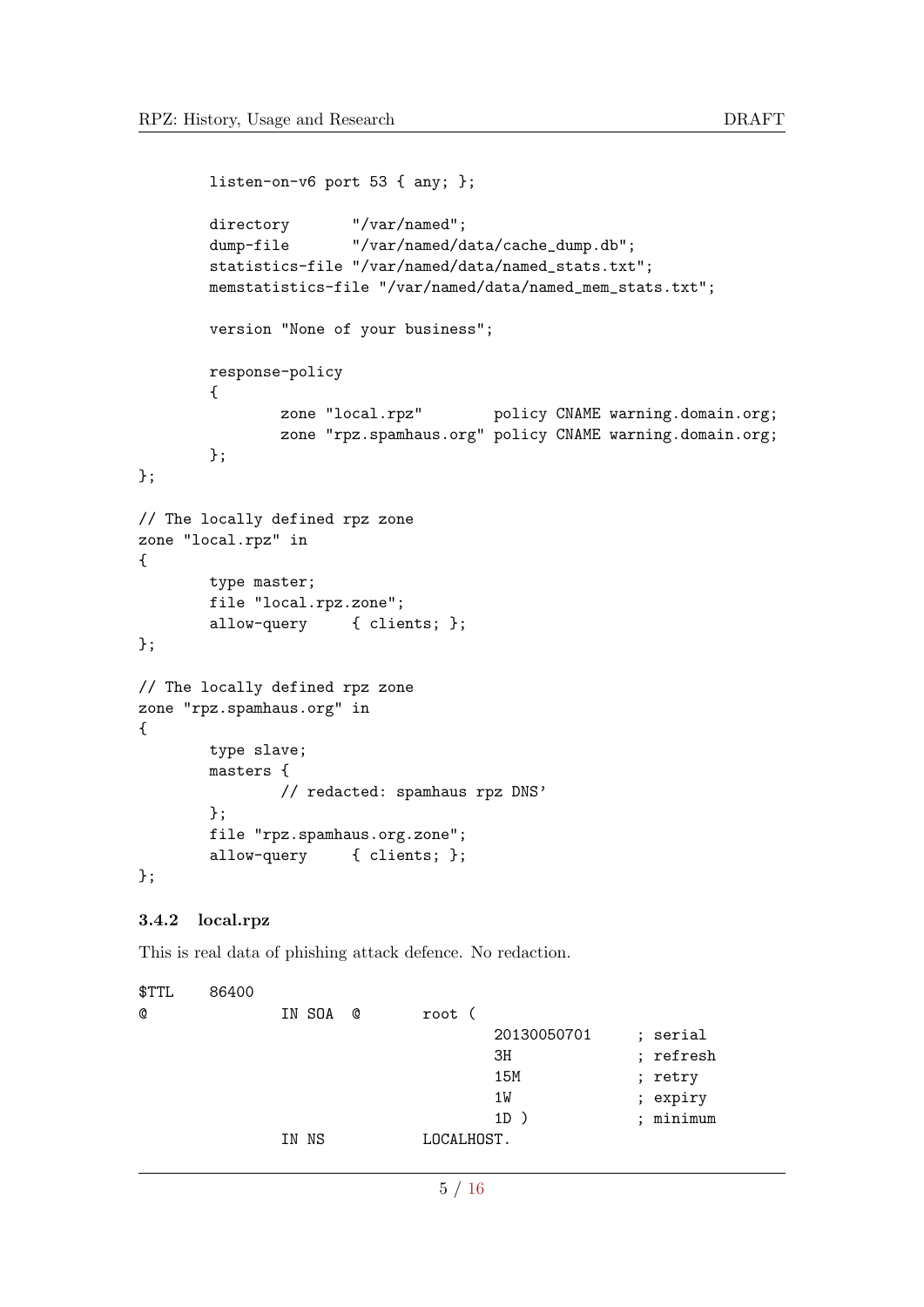| ; Our locally configured nasty domains                            |          |  |
|-------------------------------------------------------------------|----------|--|
| ; The first record is a local test case. A non-existent domain to |          |  |
| ; be used for testing RPZ.                                        |          |  |
| nastynasty.com                                                    | IN CNAME |  |
| *.nastynasty.com                                                  | IN CNAME |  |
|                                                                   |          |  |
| Phishing domains                                                  |          |  |
|                                                                   |          |  |
| phishing scam (2012-10-29)                                        |          |  |
| webmail-danskebank.com                                            | IN CNAME |  |
| *.webmail-danskebank.com                                          | IN CNAME |  |
| ; phishing scam (2012-10-31)                                      |          |  |
| ws21.tijdelijke-url.nl                                            | IN CNAME |  |
| *.ws21.tijdelijke-url.nl                                          | IN CNAME |  |
| ; phishing scam (2012-12-06)                                      |          |  |
| edryecc.com.au                                                    | IN CNAME |  |
| *.edryecc.com.au                                                  | IN CNAME |  |
| ; phishing scam (2012-12-11)                                      |          |  |
| shilohstreet.com                                                  | IN CNAME |  |
| *.shilohstreet.com                                                | IN CNAME |  |
| ; more phishing (2012-12-19)                                      |          |  |
| cobern-gaming.nl                                                  | IN CNAME |  |
| *.cobern-gaming.nl                                                | IN CNAME |  |
| ; more phishing (2013-01-16)                                      |          |  |
| naddeoporte.it                                                    | IN CNAME |  |
| *.naddeoporte.it                                                  | IN CNAME |  |
| ; more phishing (2013-01-24)                                      |          |  |
| alfakitap.com                                                     | IN CNAME |  |
| *.alfakitap.com                                                   | IN CNAME |  |
| ; more phishing (2013-04-16)                                      |          |  |
| lancapris.com                                                     | IN CNAME |  |
| *. lancapris.com                                                  | IN CNAME |  |
| onlinewebshop.net                                                 | IN CNAME |  |
| *.onlinewebshop.net                                               | IN CNAME |  |
| ; more phishing (2013-05-07)                                      |          |  |
| ecdomonline.com                                                   | IN CNAME |  |
| *.ecdomonline.com                                                 | IN CNAME |  |

# <span id="page-8-0"></span>4 Implementing RPZ: A Trial

The Department of Environmental Engineering (ENV) at the Technical University of Denmark (DTU) decided to trail the use of RPZ in late 2012. Spamhaus graciously provided their RPZ data feed gratis.

A report of the trial has been published by Spamhaus [\[15\]](#page-14-6).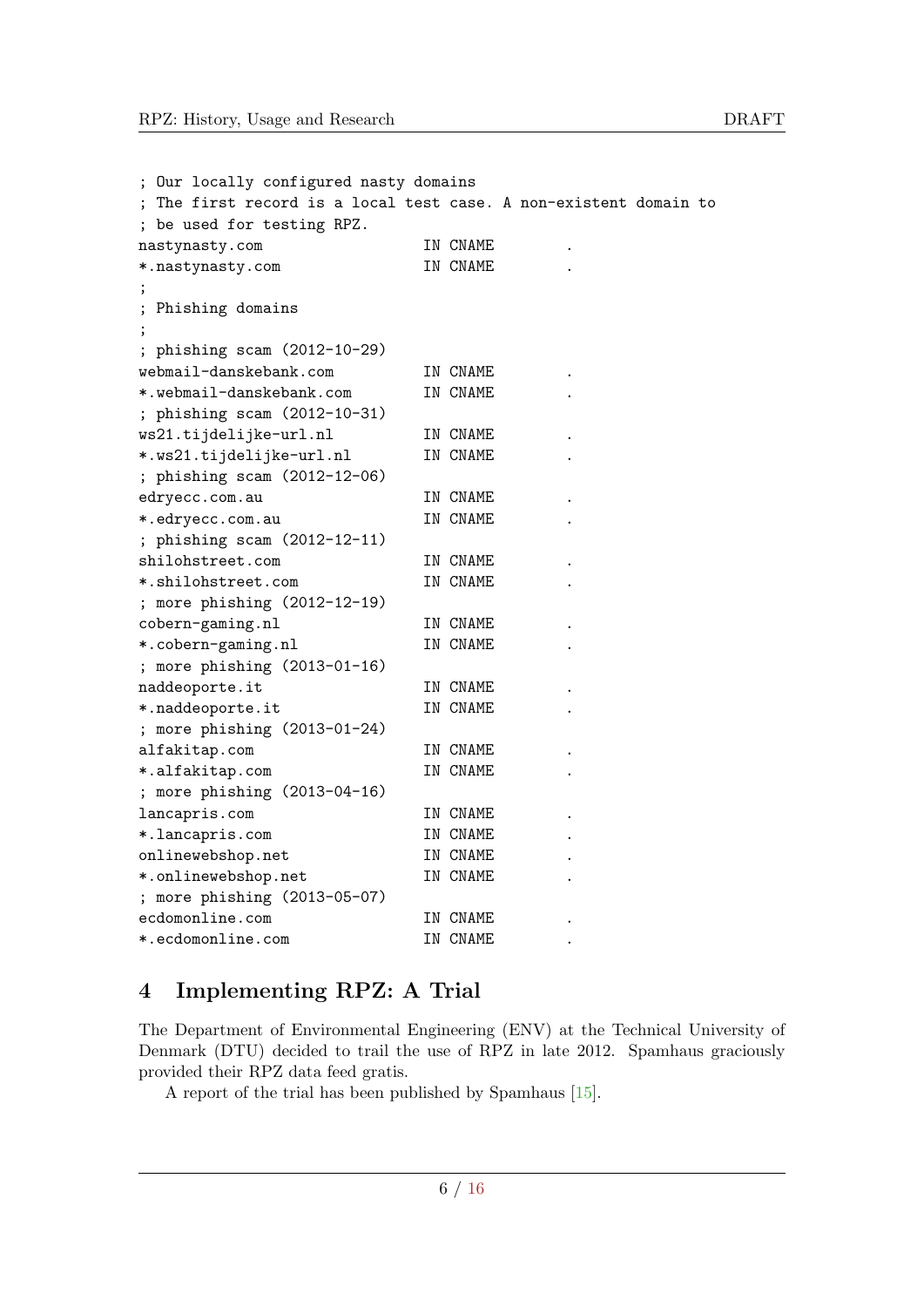#### <span id="page-9-0"></span>4.1 Goals

The goal of trialing RPZ was to:

- increase client system security by preventing access to nasty domains
- increase client system security by informing the community of the risk of visiting nasty domains
- increase general security by raising the awareness amongst the department's IT staff of nasty domains

#### <span id="page-9-1"></span>4.2 Architecture

#### <span id="page-9-2"></span>4.2.1 Resolvers

ENV had two in house rDNS' which were used by all internet connected systems. A third was established to subscribe to the Spamhaus data feed. Additionally, a local rpz zone (as shown above) was created, to describe a single ficticious domain to be used in testing.

Once the new third resolver was operational, the two primary rDNS' were set to subscribe to the first as the master for both the Spamhaus data feed (zone) and the locally defined zone.

This architecture was chosen as it reduces the load on Spamhaus, and increases the speed of zone update transfers (1 Gbps local area network).

In accordance with recommendations from ISC, the two local resolvers were given an additional 1 GB of RAM, and the new third resolver was commission with 2 GB (all have 2 GB).

The resolvers rely on keeping their zone data in memory for speed. CPU cycles are not the issue, RAM is.

## <span id="page-9-3"></span>4.2.2 Policy

The default policy for RPZ is NXDOMAIN. This provides the defence that one wishes for (clients cannot visit nasty domains), but does not provide the end user with any manner to differentiate filtering from non-existance.

ENV has an educated community (university) and wished to engage the community in understanding why this was being done, and more importantly to let them complain if they felt that they were being inappropriately filtered, or that this technology was impacting their productivity.

Thus, a constant CNAME redirection was used. A local website was established, with the departmental logo and information about why people had ended up there, and encouragement to complain if they felt that this was inappropriate.

Thus, a person attempting to visit a filtered domain would end up at the 'warning' web site instead of just being unable to connect to the dangerous domain.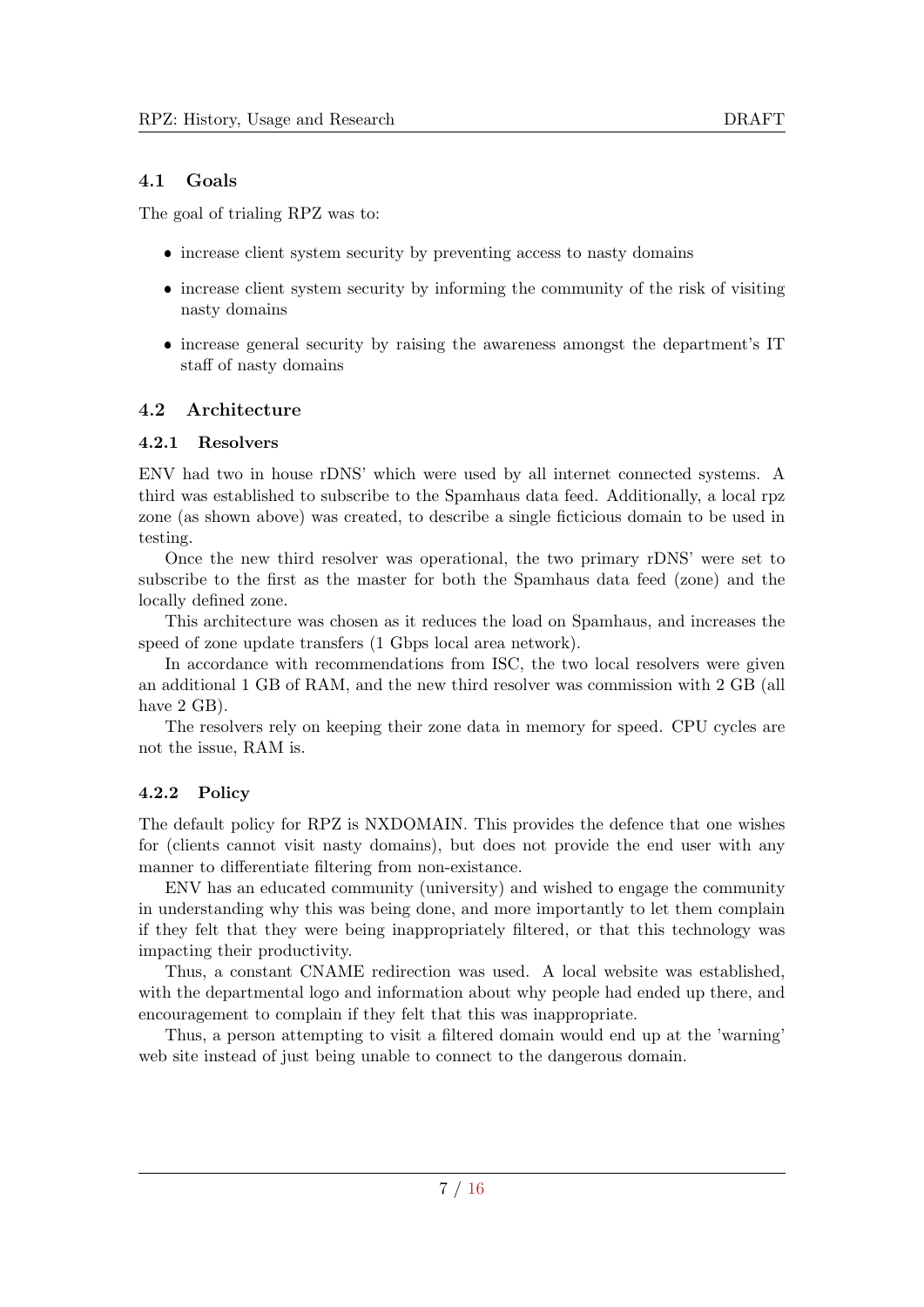## <span id="page-10-0"></span>4.3 Politics

An open lunchtime seminar was held to engage the community in the filtering and the goals of the trial. Specifically, the warning web site page was displayed so that should a community member end up visiting it unintentionally, they would already be aware of it and its purpose.

Discussions allowed community concerns to be aired and addressed.

## <span id="page-10-1"></span>4.4 Results

During the 4 week trial just under 5 000 attempts to contact nasty domains were prevented. 75 client systems were defended.

One report of 'inappropriate filtering' was received. It was a false false positive: it was en email harvesting website.

No reports of 'loss of productivity' were received.

Additionally, analysis of the log data (from both the resolvers and the warning site) enabled the identification of malware installed on two systems that had professional anti-virus software installed, with latest updates.

## <span id="page-10-2"></span>4.4.1 Summary

- 75 systems were protected from contacting nasty domains
- no loss of productivity reported
- no 'inappropriate filtering' reported
- two infected systems identified
- increased awareness in both the general and IT community was achieved

Due to this entirely positive result, ENV decided to approve the continued use of RPZ and Spamhaus' data. It is still in use 8 months after the trial.

# <span id="page-10-3"></span>5 Phishing Attack Defence

The university (DTU) came under sustained phishing attacks during and after the RPZ trial. Indeed, the Danish Computer Emergency Response Team  $(DK^*CERT [16])$  $(DK^*CERT [16])$  $(DK^*CERT [16])$  published on 2013-05-13 that the month of April 2013 had the all time highest number of reported phishing attacks against danish organisations.

The local.rpz.zone file was used to provide defence against phishing attacks. The community was asked to forward to IT any email which contained high quality phishing attacks. Given the level of security awareness in the community, there was no need to filter poor quality attacks, just the good ones.

Since the use of RPZ to protect against phishing attacks 68 attempts (as of 2013- 05-14 19:12 CEST) to contact phishing sites have been prevented.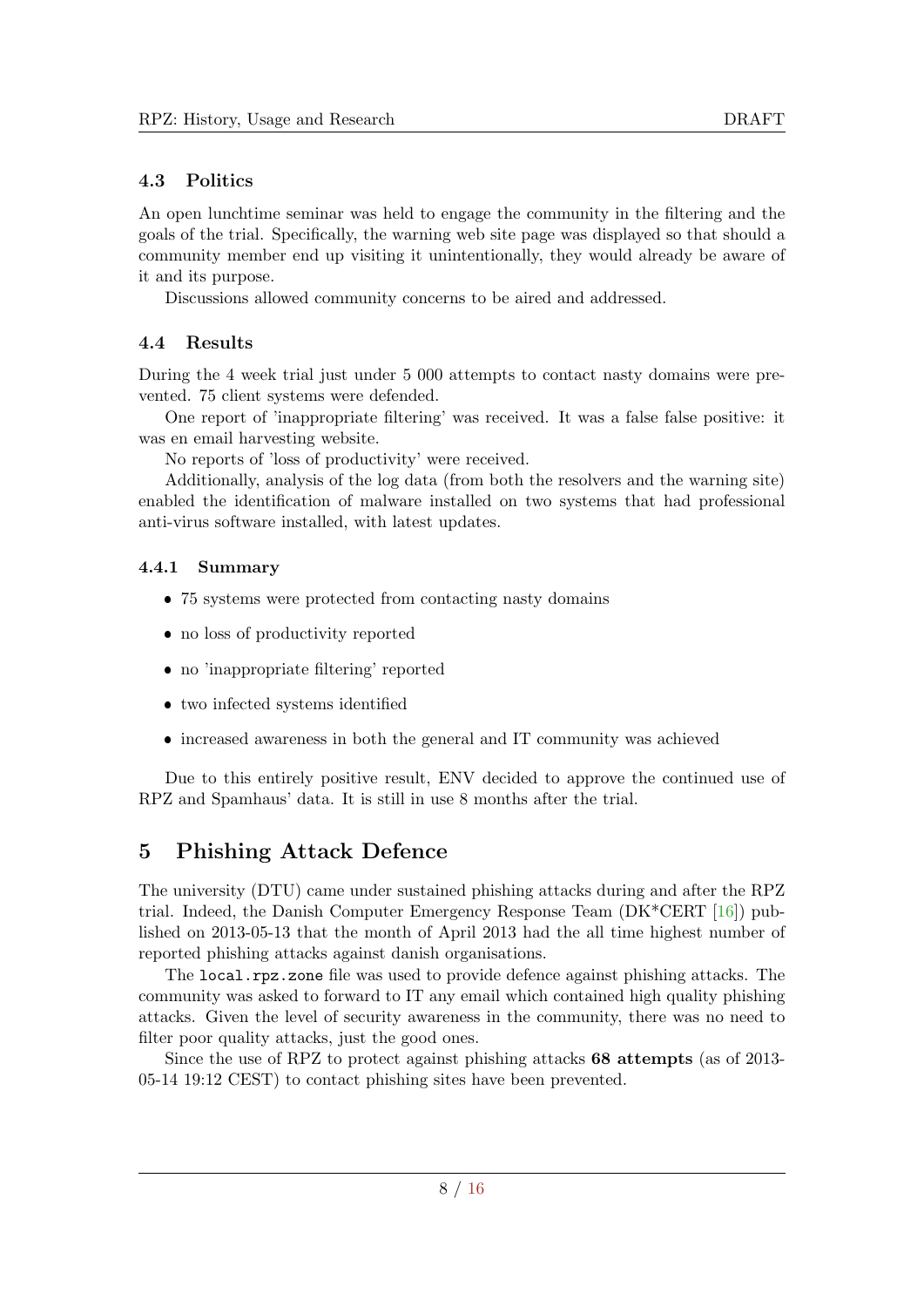# <span id="page-11-0"></span>6 Response Policy Zone Log Analysis: RPZLA

Once using RPZ, one has the opportunity to use the log data generated by BIND, and a web server (if one is using a 'walled garden' (CNAME redirect)).

The availability of this data allows various heuristics to be used on the data to assist in the identification of infected systems.

To allow this analysis the author built a toolset known as RPZLA [\[17\]](#page-14-8).

RPZLA is a FOSS project. Take it and do what you will.

The software is in 'alpha'. Bugs need fixing. It is a query interface and does not update the data it displays. Thus, any bugs affect the display interface, but not the data.

#### <span id="page-11-1"></span>6.1 Overview

RPZLA comprises a collection of log scrapers, which read BIND recursive resolver logs and/or Apache (walled garden) logs and ship them to a PostgreSQL database, and an Analysis Website which displays the shipped data.

Once established RPZLA builds and ever growing collection of data obtained from the recursive resolvers and 'walled garden' which can be used to identify systems that may be compromised.



Using DNS RPZ for Security Analysis

The original diagram, with better resolution, is also viewable [\[18\]](#page-14-9).

#### <span id="page-11-2"></span>6.2 Notes on Observed Data

The architectural decision to use a walled garden (CNAME) approach was largely based on community awareness, but also on the idea that one could then differentiate between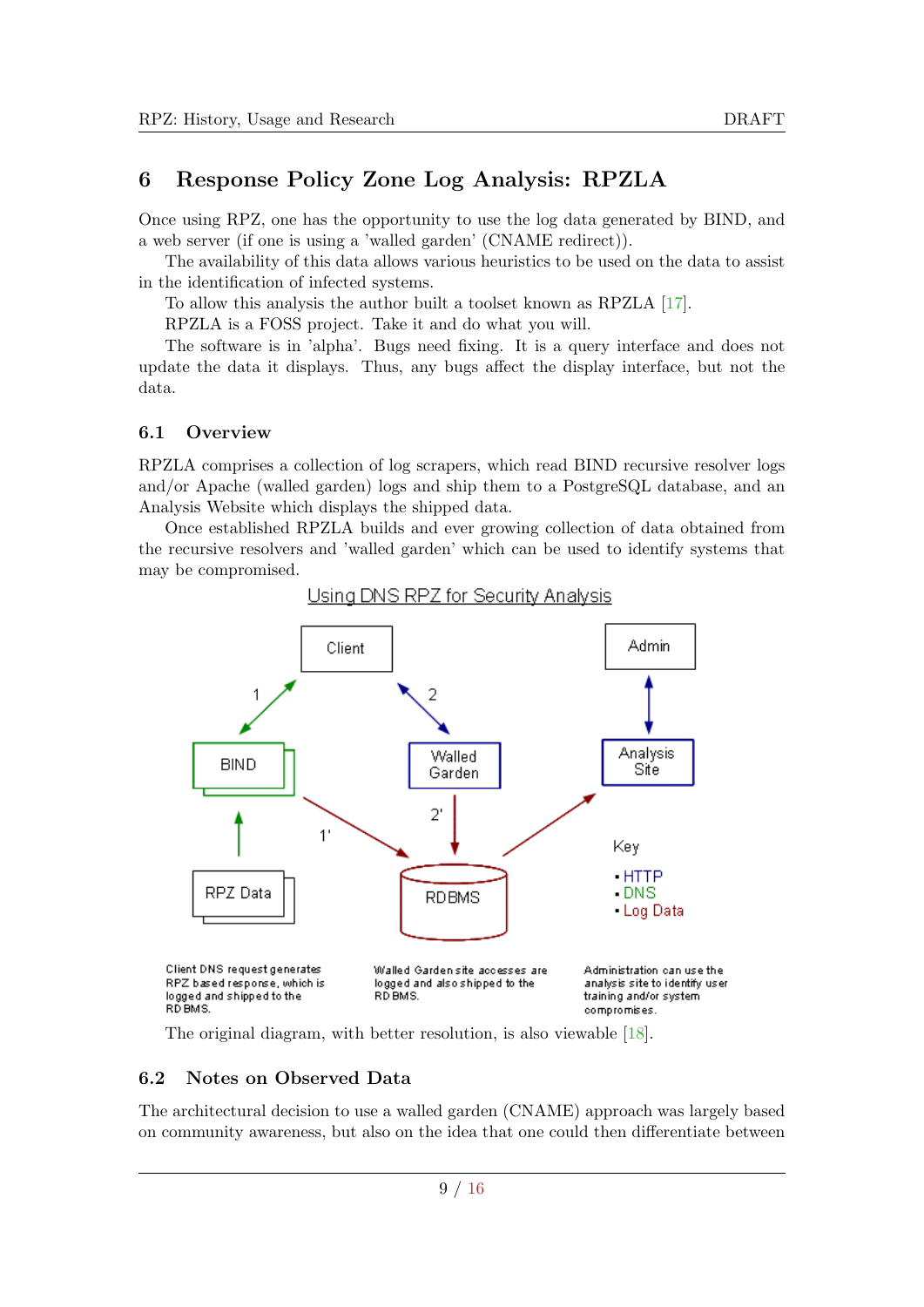human behaviour (person clicking on a link in a phishing email) and general malware behaviour.

This assumption was poor. Malware sometimes behaves exactly like a browser (HTTP protocol and following DNS redirects).

Indeed, much of the data indicates that community members are visiting news (or similar) web sites that are including malicious advertisements. Thus, DNS records an RPZ hit as the page is loading, but the person is then not clicking on the advertisement and thus no log entry appears in the walled garden. Often one has numerous RPZ hits from numerous nasty advertisements, at the same time on the same client.

Thus, differentiating between malware and user behaviour is a non-trivial challenge.

#### <span id="page-12-0"></span>6.3 Timing Analysis

The natural distinction between a human and malware is that the malware is automated, and will thus often display regular behaviour in time. This is somewhat obfuscated by browser add-ons which regularly contact nasty domains, or by Java Script which cause regular page reloads. Browser add-ons which reglarly contact nasty domains are malware embedded in a browser. Some may consider Java Script which regularly reloads a page as malware.

Humans do not visit domains with chronologically tight regularity. The data of a timing analysis is presented in Appendix [\[A\]](#page-14-1).

# <span id="page-12-1"></span>7 Future Directions

# <span id="page-12-2"></span>7.1 Phishing Attack Defence

The current process of the community forwarding phishing attack emails to the IT group to create a defence is poor. Its better than nothing, but it relies on the awareness of the IT group and their manual effort.

A better strategy may be to build a more automated mechanism.

A delivery point for the community can be created, to which they forward phishing attacks. The delivery point scans the delivered email and removes a known whitelist of domains and then forwards the redacted email to Spamhaus' engine. Thus, attacks are rapidly redacted and forwarded to Spamhaus so that we can receive their updated domain list after their engine analyses the emails.

## <span id="page-12-3"></span>7.2 RPZLA

RPZLA is currently a data display engine targetted at engineers.

To use it to identify potentially compromised systems involves human effort (quantity of queries, timing differences etc.)

RPZLA could become a more 'where should I place effort' focussed user interface that identifies potentially infected systems via a collection of heuristics, and highlights suspicious systems.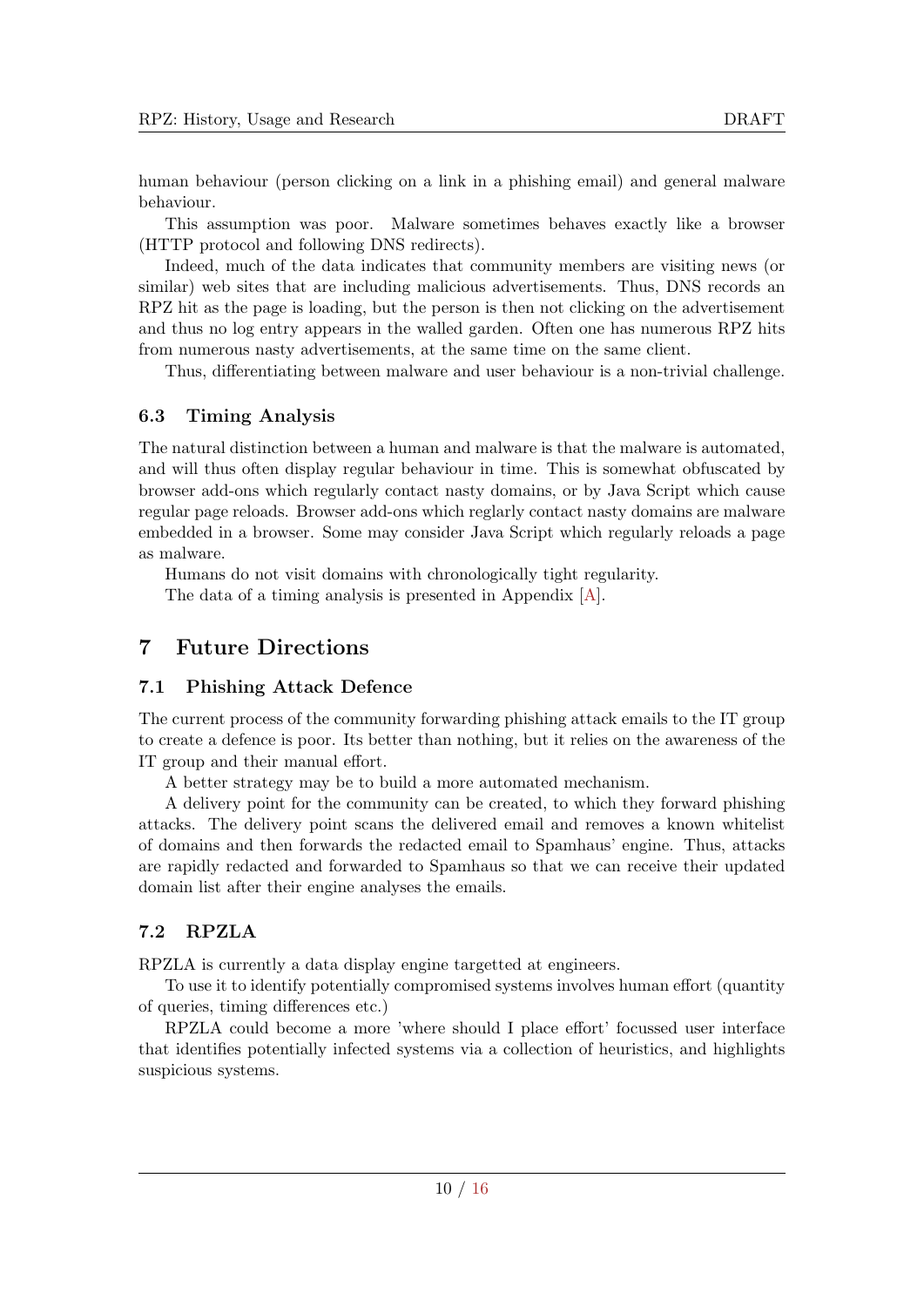# References

- <span id="page-13-0"></span>[1] Creative Commons, Creative Commons Attribution-ShareAlike 3.0 Unported <http://creativecommons.org/licenses/by-sa/3.0/legalcode>
- <span id="page-13-2"></span>[2] Wikipedia, Domain Name System [http://en.wikipedia.org/wiki/Domain](http://en.wikipedia.org/wiki/Domain_Name_System) Name System
- <span id="page-13-3"></span>[3] Wikipedia, Domain Name System, Recursive and Caching Name Server [http://en.wikipedia.org/wiki/Domain](http://en.wikipedia.org/wiki/Domain_Name_System#Recursive_and_caching_name_server) Name System#Recursive and caching name server
- <span id="page-13-1"></span>[4] Wikipedia, including this author, Response Policy Zone, [http://en.wikipedia.org/wiki/Domain](http://en.wikipedia.org/wiki/Domain_Name_System) Name System
- <span id="page-13-7"></span>[5] Wikipedia Mail Abuse Prevention System, [http://en.wikipedia.org/wiki/Mail](http://en.wikipedia.org/wiki/Mail_Abuse_Prevention_System) Abuse Prevention System
- <span id="page-13-4"></span>[6] Internet Systems Consortium, BIND Documentation, <https://www.isc.org/software/bind/documentation>
- <span id="page-13-5"></span>[7] Spamhaus The Definition of SPAM, <http://www.spamhaus.org/consumer/definition/>
- <span id="page-13-8"></span>[8] Wikipedia Internet Bot, [http://en.wikipedia.org/wiki/Internet](http://en.wikipedia.org/wiki/Internet_bot)\_bot
- <span id="page-13-9"></span>[9] Wikipedia Internet Bot, <http://en.wikipedia.org/wiki/Botnet>
- <span id="page-13-10"></span>[10] Conficker Working Group Introduction (to Conficker), <http://www.confickerworkinggroup.org/wiki/pmwiki.php/ANY/Introduction>
- <span id="page-13-6"></span>[11] Wikipedia, Paul Vixie, [http://en.wikipedia.org/wiki/Paul](http://en.wikipedia.org/wiki/Paul_Vixie) Vixie
- [12] Paul Vixie, Conference Video, Taking Back the DNS, <http://www.youtube.com/watch?v=k5DbNgEXDHo>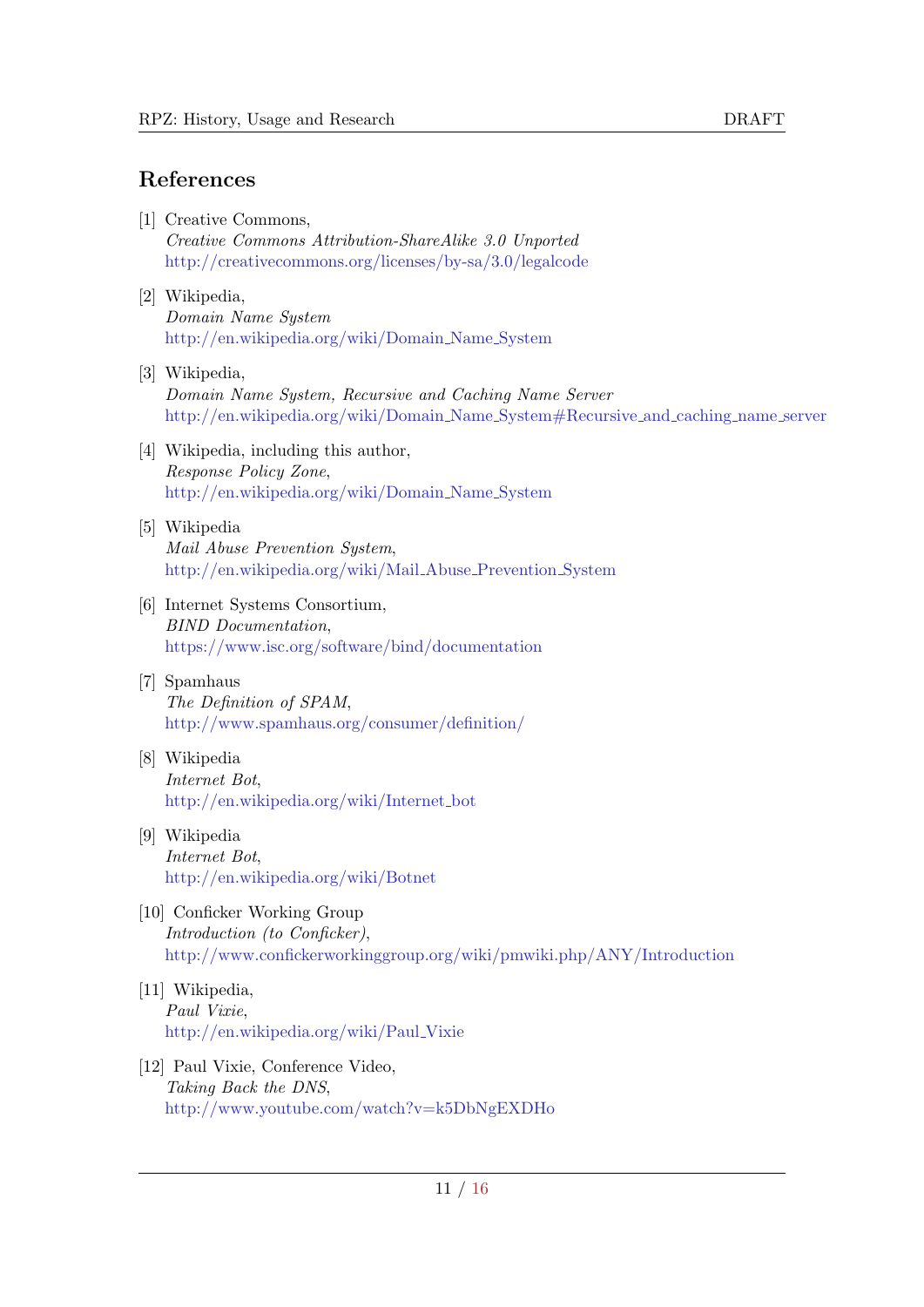- <span id="page-14-5"></span>[13] Internet Systems Consortium, DNS Response Policy Zones, Specification, <ftp://ftp.isc.org/isc/dnsrpz/isc-tn-2010-1.txt>
- <span id="page-14-4"></span>[14] Internet Systems Consortium, Internet Systems Consortium, <https://www.isc.org/>
- <span id="page-14-6"></span>[15] Hugo Connery, A Case Study at DTU Environment
- <span id="page-14-7"></span>[16] Danish Computer Emergency Response Team, Danish Computer Emergency Response Team, <https://www.cert.dk>
- <span id="page-14-8"></span>[17] Hugo Connery, Response Policy Zone Log Analysis, <https://github.com/yesxorno/rpzla>
- <span id="page-14-9"></span>[18] Hugo Connery, Response Policy Zone Log Analysis, Pictorial Overview, [https://github.com/yesxorno/rpzla/blob/master/doc/Pictorial-](https://github.com/yesxorno/rpzla/blob/master/doc/Pictorial-Overview.odg?raw=true)

[Overview.odg?raw=true](https://github.com/yesxorno/rpzla/blob/master/doc/Pictorial-Overview.odg?raw=true)

# Appendices

# <span id="page-14-1"></span><span id="page-14-0"></span>A Timing Analysis

#### <span id="page-14-2"></span>A.1 Raw Data

<span id="page-14-3"></span>Here are the RPZ 'hits' of a single client to a single domain with date/time stamps, and the differences in time between successive events, rounded down to 10 second intervals.

| Date/Time               | <b>Difference</b> | Date/Time               | <b>Difference</b> |
|-------------------------|-------------------|-------------------------|-------------------|
| 2013-05-03 12:45:05.985 | N/A               | 2013-05-05 23:20:53.356 | 2160              |
| 2013-05-03 13:15:14.198 | 1800              | 2013-05-05 23:30:20.996 | 560               |
| 2013-05-03 13:30:16.426 | 900               | 2013-05-05 23:36:48.808 | 380               |
| 2013-05-03 14:15:24.620 | 2700              | 2013-05-05 23:45:25.439 | 510               |
| 2013-05-03 14:45:29.251 | 1800              | 2013-05-05 23:52:47.140 | 440               |
| 2013-05-03 15:00:31.816 | 900               | 2013-05-06 00:08:42.770 | 950               |
| 2013-05-03 15:30:36.445 | 1800              | 2013-05-06 00:15:33.463 | 410               |
| 2013-05-03 16:15:46.243 | 2700              | 2013-05-06 00:24:38.412 | 540               |
| 2013-05-03 16:30:49.315 | 900               | 2013-05-06 00:30:37.384 | 350               |
| 2013-05-03 16:45:52.233 | 900               | 2013-05-06 00:40:35.358 | 590               |
| 2013-05-03 17:31:04.298 | 2710              | 2013-05-06 01:30:59.335 | 3020              |
| 2013-05-03 18:01:11.023 | 1800              | 2013-05-06 01:44:25.020 | 800               |

Table 1: Single Client RPZ Timing Analysis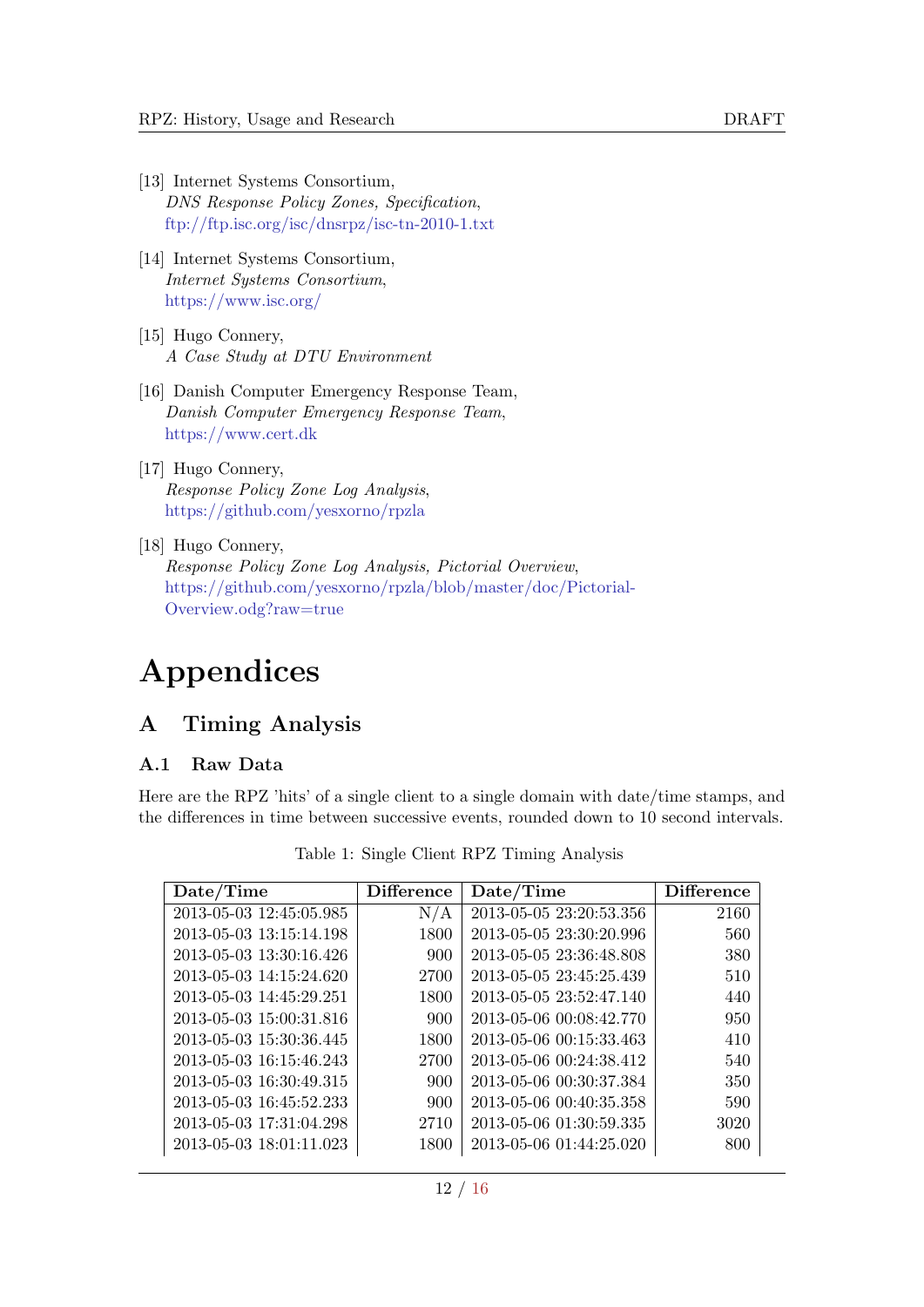| 2013-05-03 19:01:20.553 | 7200     | 2013-05-06 01:46:04.813 | 90               |
|-------------------------|----------|-------------------------|------------------|
| 2013-05-03 19:31:24.864 | 1800     | 2013-05-06 02:00:23.456 | 850              |
| 2013-05-03 19:46:27.930 | 900      | 2013-05-06 02:31:23.757 | 1860             |
| 2013-05-03 20:01:31.960 | 900      | 2013-05-06 02:46:29.124 | 900              |
| 2013-05-03 20:16:35.373 | 900      | 2013-05-06 02:48:11.430 | 100              |
| 2013-05-03 21:16:55.957 | 7220     | 2013-05-06 03:04:14.941 | 960              |
| 2013-05-03 21:47:04.504 | 1800     | 2013-05-06 03:16:37.205 | 740              |
| 2013-05-03 22:02:07.547 | 900      | 2013-05-06 03:31:42.334 | 900              |
| 2013-05-03 22:17:09.849 | 900      | 2013-05-06 03:36:11.749 | 260              |
| 2013-05-03 22:32:13.524 | 900      | 2013-05-06 03:46:47.660 | 630              |
| 2013-05-03 23:02:22.132 | 1800     | 2013-05-06 03:52:07.922 | 320              |
| 2013-05-03 23:17:23.821 | 900      | 2013-05-06 04:40:00.618 | 2870             |
| 2013-05-04 00:32:37.110 | $8110\,$ | 2013-05-06 04:55:57.582 | 950              |
| 2013-05-04 01:02:43.625 | 1800     | 2013-05-06 05:27:50.035 | 1910             |
| 2013-05-04 01:17:46.324 | 900      | 2013-05-06 05:32:14.421 | 260              |
| 2013-05-04 02:02:54.258 | 2700     | 2013-05-06 05:43:45.724 | 690              |
| 2013-05-04 03:03:21.274 | 7220     | 2013-05-06 05:47:19.453 | 210              |
| 2013-05-04 03:33:28.050 | 1800     | 2013-05-06 05:59:41.772 | 740              |
| 2013-05-04 04:03:34.274 | 1800     | 2013-05-06 06:02:23.934 | 160              |
| 2013-05-04 04:48:46.566 | 2710     | 2013-05-06 06:15:43.196 | 790              |
| 2013-05-04 07:04:18.158 | 15330    | 2013-05-06 06:17:29.442 | 100              |
| 2013-05-04 07:19:22.972 | 900      | 2013-05-06 06:31:40.034 | 850              |
| 2013-05-04 07:49:31.369 | 1800     | 2013-05-06 06:32:34.257 | $50\,$           |
| 2013-05-04 08:04:32.954 | 900      | 2013-05-06 06:47:36.259 | 900              |
| 2013-05-04 08:19:35.347 | 900      | 2013-05-06 06:47:41.267 | $\boldsymbol{0}$ |
| 2013-05-04 08:49:43.502 | 1800     | 2013-05-06 07:17:49.441 | 1800             |
| 2013-05-04 09:50:01.032 | 7210     | 2013-05-06 07:32:55.654 | 900              |
| 2013-05-04 11:20:17.926 | 9010     | 2013-05-06 07:48:03.716 | 900              |
| 2013-05-04 11:35:21.551 | 900      | 2013-05-06 07:51:21.117 | 190              |
| 2013-05-04 11:50:24.905 | 900      | 2013-05-06 08:23:14.454 | 1910             |
| 2013-05-04 12:20:30.271 | 1800     | 2013-05-06 08:39:09.720 | 950              |
| 2013-05-04 12:50:35.383 | 1800     | 2013-05-06 08:55:06.669 | 950              |
| 2013-05-04 13:20:43.409 | 1800     | 2013-05-06 09:11:01.420 | 950              |
| 2013-05-04 13:35:46.305 | 900      | 2013-05-06 09:18:32.401 | 450              |
| 2013-05-04 13:50:49.770 | 900      | 2013-05-06 09:33:36.719 | 900              |
| 2013-05-04 14:05:52.938 | 900      | 2013-05-06 09:42:53.876 | 550              |
| 2013-05-04 14:20:56.024 | 900      | 2013-05-06 09:48:41.838 | 340              |
| 2013-05-04 14:51:05.609 | 1800     | 2013-05-06 10:14:47.064 | 1560             |
| 2013-05-04 15:51:17.994 | 7210     | 2013-05-06 10:18:52.147 | 240              |
| 2013-05-04 16:06:20.969 | 900      | 2013-05-06 10:33:56.865 | 900              |
| 2013-05-04 17:51:47.379 | 9920     | 2013-05-06 10:46:39.510 | 760              |
| 2013-05-04 18:06:51.101 | 900      | 2013-05-06 10:49:01.723 | 140              |
| 2013-05-04 18:21:54.466 | 900      | 2013-05-06 11:02:36.197 | 810              |
| 2013-05-04 18:23:11.358 | 70       | 2013-05-06 11:18:31.968 | 950              |
| 2013-05-04 19:07:05.963 | 2630     | 2013-05-06 11:29:52.997 | 680              |
| 2013-05-04 19:10:57.682 | 230      | 2013-05-06 11:34:38.831 | 280              |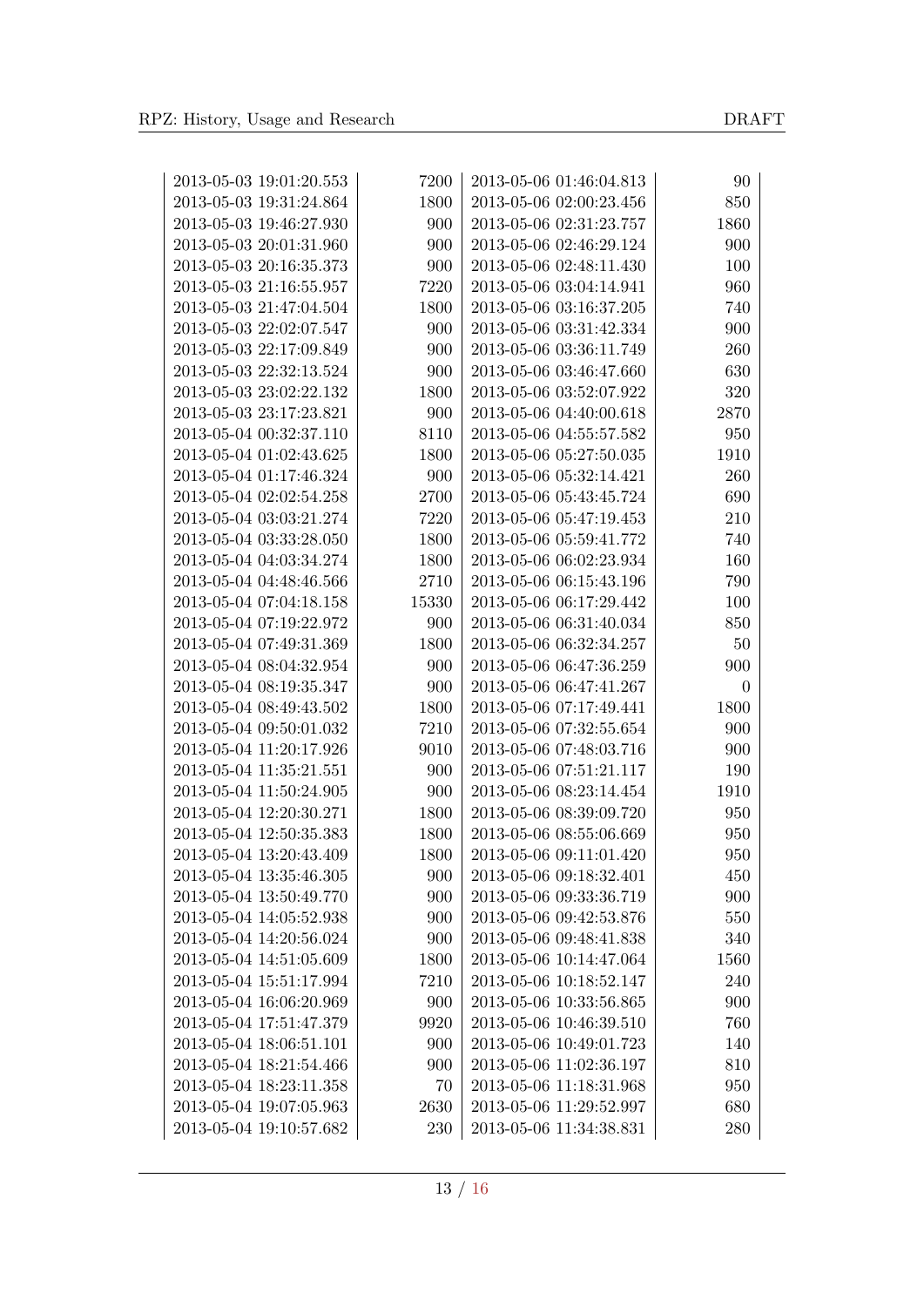| 2013-05-04 19:22:07.829 | 670  | 2013-05-06 11:50:34.279 | 950  |
|-------------------------|------|-------------------------|------|
| 2013-05-04 19:26:54.161 | 280  | 2013-05-06 12:06:29.977 | 950  |
| 2013-05-04 19:58:44.749 | 1910 | 2013-05-06 12:22:29.583 | 950  |
| 2013-05-04 20:07:25.918 | 520  | 2013-05-06 12:30:10.535 | 460  |
| 2013-05-04 20:46:31.489 | 2340 | 2013-05-06 12:38:26.436 | 490  |
| 2013-05-04 20:52:42.941 | 370  | 2013-05-06 12:54:26.591 | 960  |
| 2013-05-04 21:07:45.648 | 900  | 2013-05-06 13:10:22.627 | 950  |
| 2013-05-04 21:18:21.741 | 630  | 2013-05-06 13:30:25.550 | 1200 |
| 2013-05-04 21:34:17.527 | 950  | 2013-05-06 13:58:13.170 | 1660 |
| 2013-05-04 21:52:55.919 | 1110 | 2013-05-06 14:46:03.007 | 2860 |
| 2013-05-04 22:38:05.679 | 2700 | 2013-05-06 15:33:51.640 | 2860 |
| 2013-05-04 22:54:03.839 | 950  | 2013-05-06 15:49:48.903 | 950  |
| 2013-05-04 23:25:56.542 | 1910 | 2013-05-06 16:21:41.017 | 1910 |
| 2013-05-04 23:38:21.245 | 740  | 2013-05-06 16:53:34.201 | 1910 |
| 2013-05-04 23:53:25.632 | 900  | 2013-05-06 17:25:26.761 | 1910 |
| 2013-05-04 23:57:47.987 | 260  | 2013-05-06 17:41:24.065 | 950  |
| 2013-05-05 00:08:28.438 | 640  | 2013-05-06 17:57:22.080 | 950  |
| 2013-05-05 00:13:42.992 | 310  | 2013-05-06 18:13:17.846 | 950  |
| 2013-05-05 00:38:34.858 | 1490 | 2013-05-06 18:29:14.637 | 950  |
| 2013-05-05 01:01:29.465 | 1370 | 2013-05-06 18:45:11.565 | 950  |
| 2013-05-05 01:53:49.977 | 3140 | 2013-05-06 19:33:04.780 | 2870 |
| 2013-05-05 02:21:12.806 | 1640 | 2013-05-06 19:49:01.666 | 950  |
| 2013-05-05 02:23:55.663 | 160  | 2013-05-06 20:04:57.935 | 950  |
| 2013-05-05 02:37:10.482 | 790  | 2013-05-06 20:20:57.160 | 950  |
| 2013-05-05 02:53:06.447 | 950  | 2013-05-06 20:36:53.784 | 950  |
| 2013-05-05 02:54:02.879 | 50   | 2013-05-06 20:52:50.503 | 950  |
| 2013-05-05 03:25:05.633 | 1860 | 2013-05-06 21:08:46.523 | 950  |
| 2013-05-05 04:44:49.829 | 8380 | 2013-05-06 21:24:43.009 | 950  |
| 2013-05-05 05:32:36.506 | 2860 | 2013-05-06 21:40:39.281 | 950  |
| 2013-05-05 05:39:54.235 | 430  | 2013-05-06 21:56:35.531 | 950  |
| 2013-05-05 05:48:33.094 | 510  | 2013-05-06 22:28:30.585 | 1910 |
| 2013-05-05 06:04:27.664 | 950  | 2013-05-06 22:44:27.415 | 950  |
| 2013-05-05 06:20:23.611 | 950  | 2013-05-06 23:00:23.790 | 950  |
| 2013-05-05 06:25:05.064 | 280  | 2013-05-06 23:16:21.430 | 950  |
| 2013-05-05 06:40:07.827 | 900  | 2013-05-06 23:32:17.541 | 950  |
| 2013-05-05 06:52:16.250 | 720  | 2013-05-06 23:48:13.716 | 950  |
| 2013-05-05 07:10:14.738 | 1070 | 2013-05-07 00:04:10.694 | 950  |
| 2013-05-05 07:25:17.773 | 900  | 2013-05-07 00:20:09.123 | 950  |
| 2013-05-05 07:40:02.417 | 880  | 2013-05-07 00:36:04.922 | 950  |
| 2013-05-05 07:55:59.487 | 950  | 2013-05-07 01:24:22.769 | 2890 |
| 2013-05-05 08:10:27.754 | 860  | 2013-05-07 02:12:16.618 | 2870 |
| 2013-05-05 08:27:56.393 | 1040 | 2013-05-07 02:28:16.943 | 960  |
| 2013-05-05 08:40:34.137 | 750  | 2013-05-07 02:44:12.109 | 950  |
| 2013-05-05 08:43:54.036 | 190  | 2013-05-07 03:00:08.656 | 950  |
| 2013-05-05 08:59:52.538 | 950  | 2013-05-07 03:16:05.216 | 950  |
| 2013-05-05 09:10:40.973 | 640  | 2013-05-07 03:32:02.672 | 950  |
|                         |      |                         |      |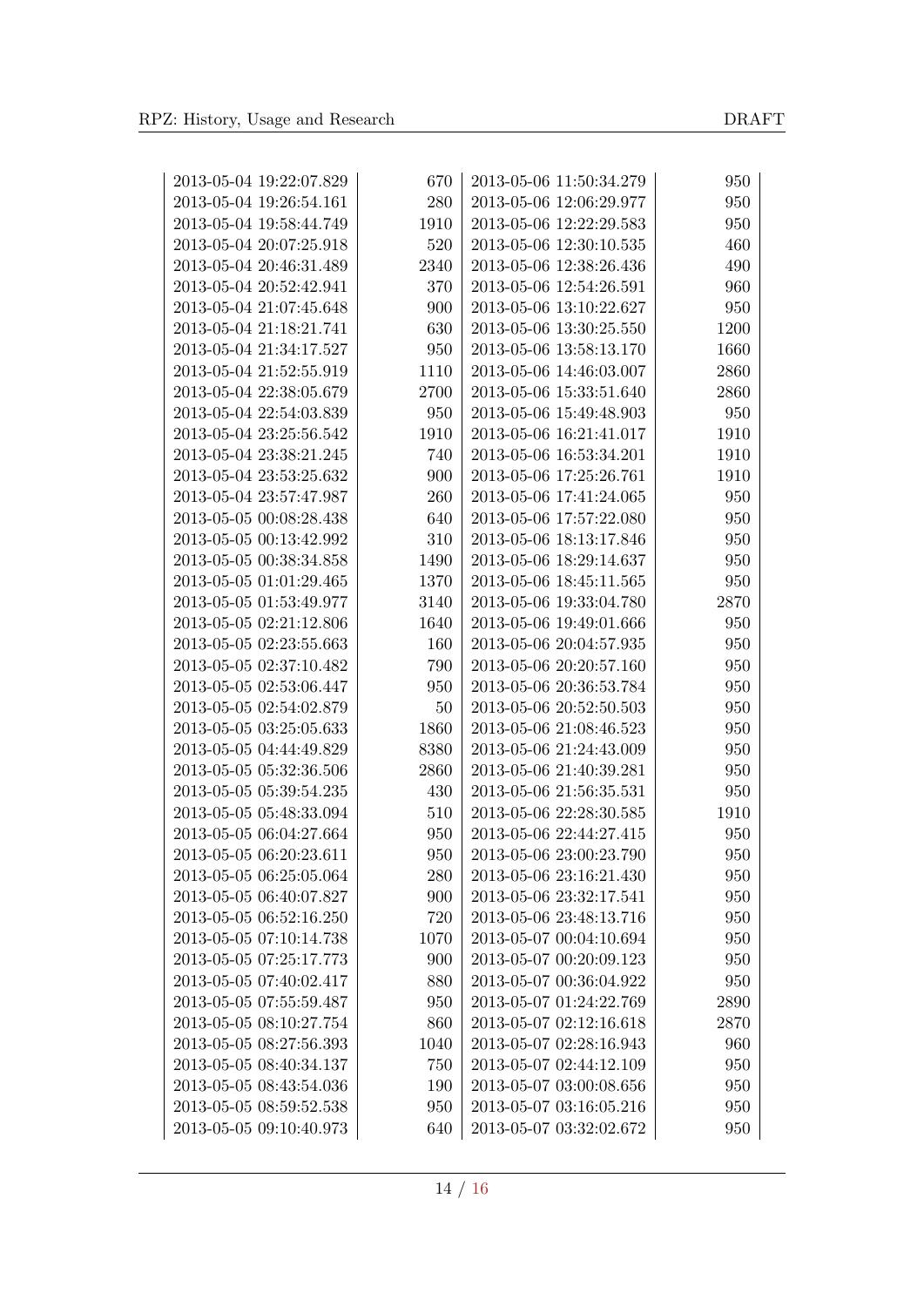| 2013-05-05 09:31:50.682 | 1260 | 2013-05-07 03:47:58.560 | 950       |
|-------------------------|------|-------------------------|-----------|
| 2013-05-05 10:03:44.298 | 1910 | 2013-05-07 04:03:54.540 | 950       |
| 2013-05-05 10:35:35.857 | 1910 | 2013-05-07 04:35:52.950 | 1910      |
| 2013-05-05 10:51:32.025 | 950  | 2013-05-07 04:51:50.074 | 950       |
| 2013-05-05 10:56:08.861 | 270  | 2013-05-07 05:07:46.704 | 950       |
| 2013-05-05 11:11:13.382 | 900  | 2013-05-07 05:23:42.967 | 950       |
| 2013-05-05 11:23:29.280 | 730  | 2013-05-07 05:39:40.136 | 950       |
| 2013-05-05 11:39:28.124 | 950  | 2013-05-07 05:55:36.524 | 950       |
| 2013-05-05 11:55:23.928 | 950  | 2013-05-07 06:43:41.307 | 2880      |
| 2013-05-05 12:11:19.358 | 950  | 2013-05-07 06:59:38.808 | 950       |
| 2013-05-05 12:27:18.182 | 950  | 2013-05-07 07:47:42.734 | 2880      |
| 2013-05-05 12:43:13.714 | 950  | 2013-05-07 08:03:46.261 | 960       |
| 2013-05-05 12:59:08.968 | 950  | 2013-05-07 08:51:37.649 | 2870      |
| 2013-05-05 13:15:05.122 | 950  | 2013-05-07 09:39:28.437 | 2870      |
| 2013-05-05 14:02:56.029 | 2870 | 2013-05-07 09:55:25.297 | 950       |
| 2013-05-05 15:06:41.238 | 7420 | 2013-05-07 10:11:22.878 | 950       |
| 2013-05-05 15:38:34.270 | 1910 | 2013-05-07 10:59:22.894 | 2880      |
| 2013-05-05 15:54:36.982 | 960  | 2013-05-07 11:15:21.881 | 950       |
| 2013-05-05 16:10:32.753 | 950  | 2013-05-07 12:03:20.748 | 2870      |
| 2013-05-05 16:27:55.683 | 1040 | 2013-05-07 13:07:12.330 | 7430      |
| 2013-05-05 16:42:25.990 | 870  | 2013-05-07 13:23:08.337 | 950       |
| 2013-05-05 16:43:00.104 | 30   | 2013-05-07 13:39:05.366 | 950       |
| 2013-05-05 16:58:21.404 | 920  | 2013-05-07 13:55:01.834 | 950       |
| 2013-05-05 17:13:09.213 | 880  | 2013-05-07 14:10:59.281 | 950       |
| 2013-05-05 17:14:17.733 | 60   | 2013-05-07 14:26:55.124 | 950       |
| 2013-05-05 17:28:15.028 | 830  | 2013-05-07 16:18:43.667 | $10300\,$ |
| 2013-05-05 17:30:14.373 | 110  | 2013-05-07 17:22:41.093 | 7430      |
| 2013-05-05 17:46:09.545 | 950  | 2013-05-07 17:38:40.054 | 950       |
| 2013-05-05 18:49:53.507 | 7420 | 2013-05-07 17:54:36.645 | 950       |
| 2013-05-05 19:21:45.007 | 1910 | 2013-05-07 18:10:33.761 | 950       |
| 2013-05-05 19:43:51.973 | 1320 | 2013-05-07 18:26:31.167 | 950       |
| 2013-05-05 19:53:39.163 | 580  | 2013-05-07 19:30:23.929 | 7430      |
| 2013-05-05 21:29:16.005 | 9330 | 2013-05-07 20:45:31.700 | 8100      |
| 2013-05-05 21:29:27.425 | 10   | 2013-05-07 21:17:29.607 | 1910      |
| 2013-05-05 21:44:32.964 | 900  | 2013-05-07 21:33:26.449 | 950       |
| 2013-05-05 22:01:11.392 | 990  | 2013-05-07 21:49:26.046 | 950       |
| 2013-05-05 22:17:07.715 | 950  | 2013-05-07 22:21:21.459 | 1910      |
| 2013-05-05 22:29:47.896 | 760  | 2013-05-07 22:37:17.664 | 950       |
| 2013-05-05 22:33:04.450 | 190  | 2013-05-07 22:53:14.640 | 950       |
| 2013-05-05 22:44:52.861 | 700  | 2013-05-07 23:25:07.392 | 1910      |

# <span id="page-17-0"></span>A.2 Difference Analysis

<span id="page-17-1"></span>If one summarises the above data by grouping differences into 10 second 'slots', and disregarding slots with only one or two entries in them, one gets the following picture: